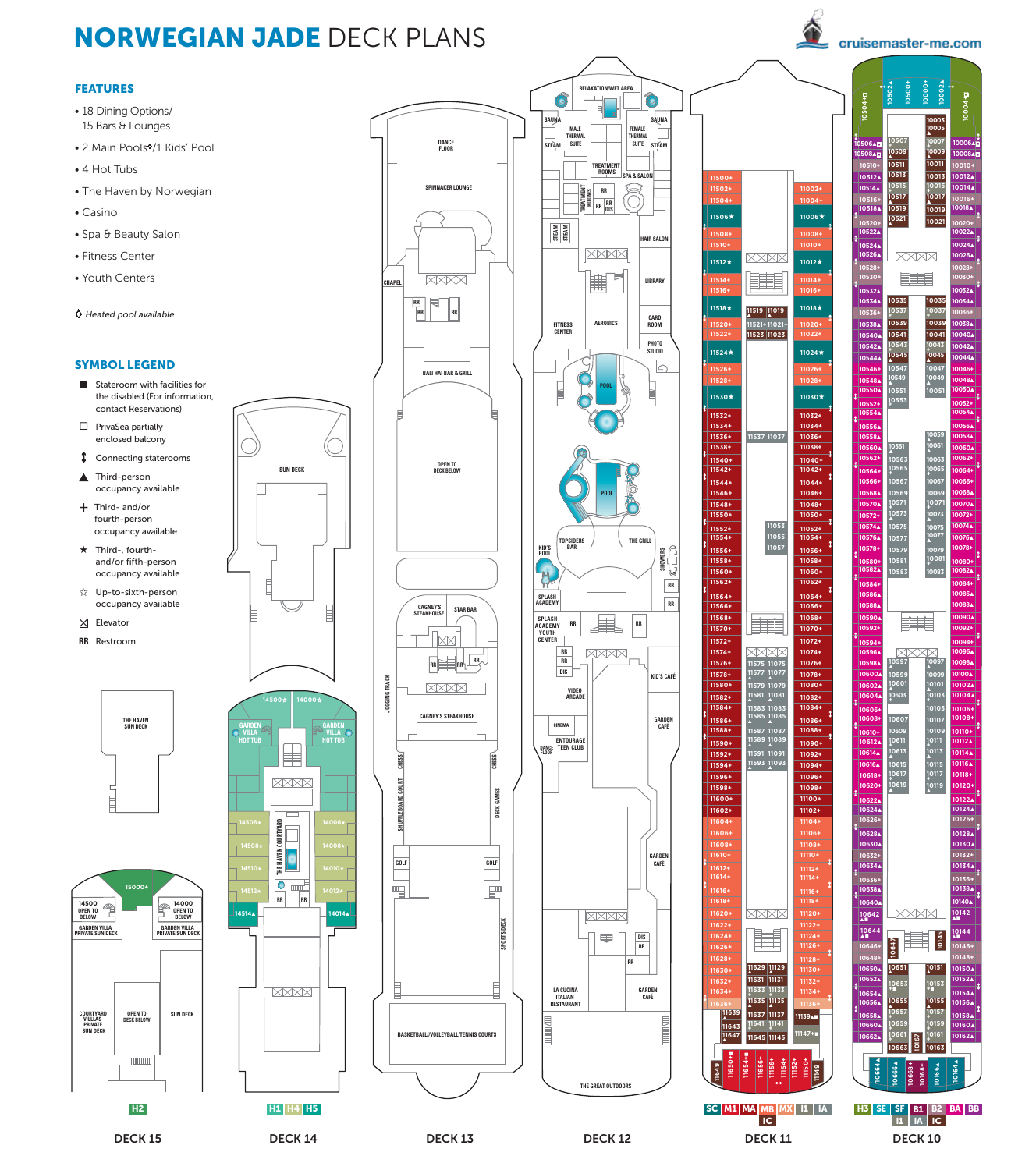











**4518**

**4522** ▲ **4524+ 4526** ▲ **4528 4530** ▲

**4550+ 4552** ▲ **4554 4556+ 4558 4560+ 4562 4564+**

**4592 4594+ 4596 4598+**

**4600+ 4602** ▲ **<sup>4604</sup>** ■ **<sup>+</sup>**

**MEDICAL CENTER**

H

**XXXX** 

**4548**<br> **4552▲**<br> **4552▲**<br> **4554**<br> **4556+**<br> **4558**<br> **4558**<br> **4558**<br> **4558** 

**4531 +** 

**4533 <sup>4535</sup> <sup>+</sup> <sup>4537</sup>** ▲ **<sup>4539</sup> <sup>+</sup> <sup>4541</sup>** ▲ **<sup>4543</sup> <sup>+</sup>**

XXXX

賱

**4545**

**<sup>4569</sup> <sup>+</sup> 4567 + 4565 +<sup>4571</sup>** ▲ **4573 <sup>4575</sup> <sup>+</sup> <sup>4577</sup>** ▲ **4579 <sup>4581</sup> <sup>+</sup> 4583 <sup>4585</sup>** ▲ **<sup>4587</sup> <sup>+</sup> 4589**

**<sup>4563</sup> <sup>+</sup>**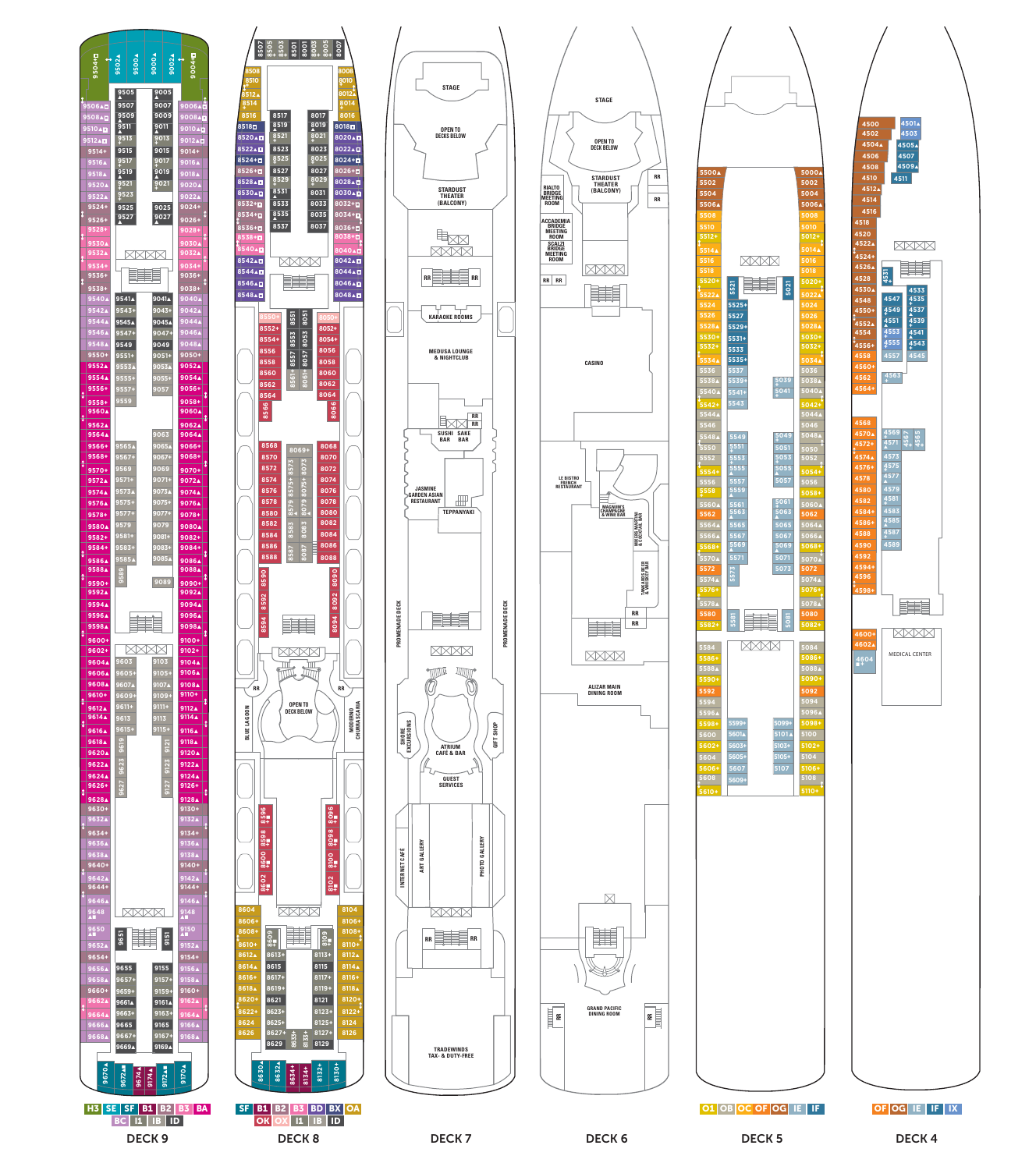# NORWEGIAN JADE ACCOMMODATIONS

#### THE HAVEN BY NORWEGIAN®

Located at the top of the ship, The Haven features a 24-hour butler, concierge service, a private courtyard, private restaurant and bar. All suites offer luxury baths and private balconies.

#### **H1 THE HAVEN 3-BEDROOM GARDEN VILLA**

With three separate bedrooms and three-and-a-half baths, there's plenty of space to spread out. Access to The Haven and private courtyard area is included. Sleeps up to eight.

#### **H4** THE HAVEN 2-BEDROOM FAMILY VILLA WITH BALCONY

These Villas feature one bedroom with a queen-size bed and luxury bath and a separate children's bedroom and bath. They include access to The Haven and private courtyard area. Sleeps up to six.

## **H2** THE HAVEN DELUXE OWNER'S SUITE WITH LARGE BALCONY

A king-size bed, floor-to-ceiling glass windows and an extra-spacious balcony offering amazing ocean views make for a memorable cruise experience. Access to The Haven private courtyard area comes standard. Sleeps up to four.

#### **H3** THE HAVEN OWNER'S SUITE WITH LARGE BALCONY

These Suites feature a king-size bed, luxury bath with a separate shower and tub, and include access to the The Haven and private courtyard area. Sleeps up to four.

## **H5** THE HAVEN COURTYARD PENTHOUSE WITH BALCONY

This Penthouse features a queen-size bed, luxury bath and includes access to The Haven and private courtyard. Sleeps up to three.



**H3** THE HAVEN OWNER'S SUITE WITH LARGE BALCONY

# SUITES

All Suites feature a king- or queen-size bed, luxury baths, private balconies and butler and concierge service.

# SC 2-BEDROOM FAMILY SUITE WITH BALCONY

These Suites feature one bedroom with a queen-size bed and a separate children's bedroom. A perfect choice for families. Sleeps up to six.

#### **SE FORWARD-FACING PENTHOUSE WITH** LARGE BALCONY

These Penthouses feature a queen-size bed, luxury bath and amazing views. Sleeps up to four.

**SF** AFT-FACING PENTHOUSE WITH LARGE BALCONY

These Penthouses feature a queen-size bed, luxury bath and since they are aft-facing they offer amazing views. Sleeps up to three.



**SF AFT-FACING PENTHOUSE WITH LARGE BALCONY** 

# MINI-SUITE AND BALCONY STATEROOMS

Mini-Suites offer a little more space than Balcony Staterooms. All staterooms feature two lower beds that convert to a queen-size bed.

# **M1** AFT-FACING MINI-SUITE WITH BALCONY

These Mini-Suites are ideal if you want to bring the kids, and since they are aft-facing, the view from your private balcony is amazing. Sleeps up to four.

## MA MID-SHIP MINI-SUITE WITH BALCONY

These Mini-Suites are mid-ship, so you will have easy access to everything on board. Sleeps up to four.

#### **MB MX MINI-SUITE WITH BALCONY\***

These Mini-Suites are located both forward and aft, so the views are better than incredible. Sleeps up to four.

#### **B1** AFT-FACING BALCONY

Since these are aft-facing, the view from your balcony is amazing and truly unforgettable. Sleeps up to four.

## B<sub>2</sub> B<sub>3</sub> FAMILY BALCONY\*

These staterooms are perfect if you want to bring the whole family. Category B3 staterooms are connecting. Deck level and location determine the category. Sleeps up to four.

## **BA MID-SHIP BALCONY**

Since these Balcony staterooms are mid-ship, you'll have easy access to everything on board. Sleeps up to four.

## BB BC BD BX BALCONY\*

These staterooms are located both forward and aft. Deck level and location determine the category. Sleeps up to four.



**MB** MINI-SUITE WITH BALCONY

# OCEANVIEW AND INSIDE STATEROOMS

All feature two lower beds that convert to a queen-size bed.

#### O1 FAMILY OCEANVIEW PICTURE WINDOW

Perfect for families. They include two lower beds and additional bedding to sleep a total of four.

OA OCEANVIEW PICTURE WINDOW

These staterooms include two lower beds and additional bedding to sleep a total of four.

#### **OB MID-SHIP OCEANVIEW PICTURE WINDOW**

These staterooms include two lower beds and additional bedding to sleep a total of three. They are located midship, so you'll have easy access to everything on board.

#### **OCEANVIEW PICTURE WINDOW**

These lower-deck accommodations feature two lower beds and additional bedding to sleep a total of three.

#### **OF MID-SHIP OCEANVIEW PORTHOLE WINDOW**

These staterooms feature two lower beds and additional bedding to sleep a total of four. The mid-ship location provides easy access to everything on board.

## OG OCEANVIEW PORTHOLE WINDOW

These staterooms feature two lower beds, additional bedding to sleep a total of four and include a porthole to enjoy the view.

#### OK OX OBSTRUCTED OCEANVIEW\*

These staterooms feature two lower beds, additional bedding to sleep a total of four and a picture or porthole window with an obstructed view. Deck level and location determine the category.

## **IN FAMILY INSIDE**

These staterooms include two lower beds and additional bedding to sleep a total of four.

## IA IB MID-SHIP INSIDE\*

These staterooms feature two lower beds and additional bedding to sleep a total of four. They are located midship, so you'll have easy access to everything on board. Deck level and location determine the category.

## IE MID-SHIP INSIDE

This mid-ship accommodation includes two lower beds and additional bedding to sleep a total of four. They are located on a lower deck.

## IC ID IF IX INSIDE\*

These staterooms include two lower beds and additional bedding to sleep up to a total of four. They are located on lower decks forward, close to main dining rooms, casino and meeting rooms. Deck level and location determine the category.



**OC OCEANVIEW PICTURE WINDOW**